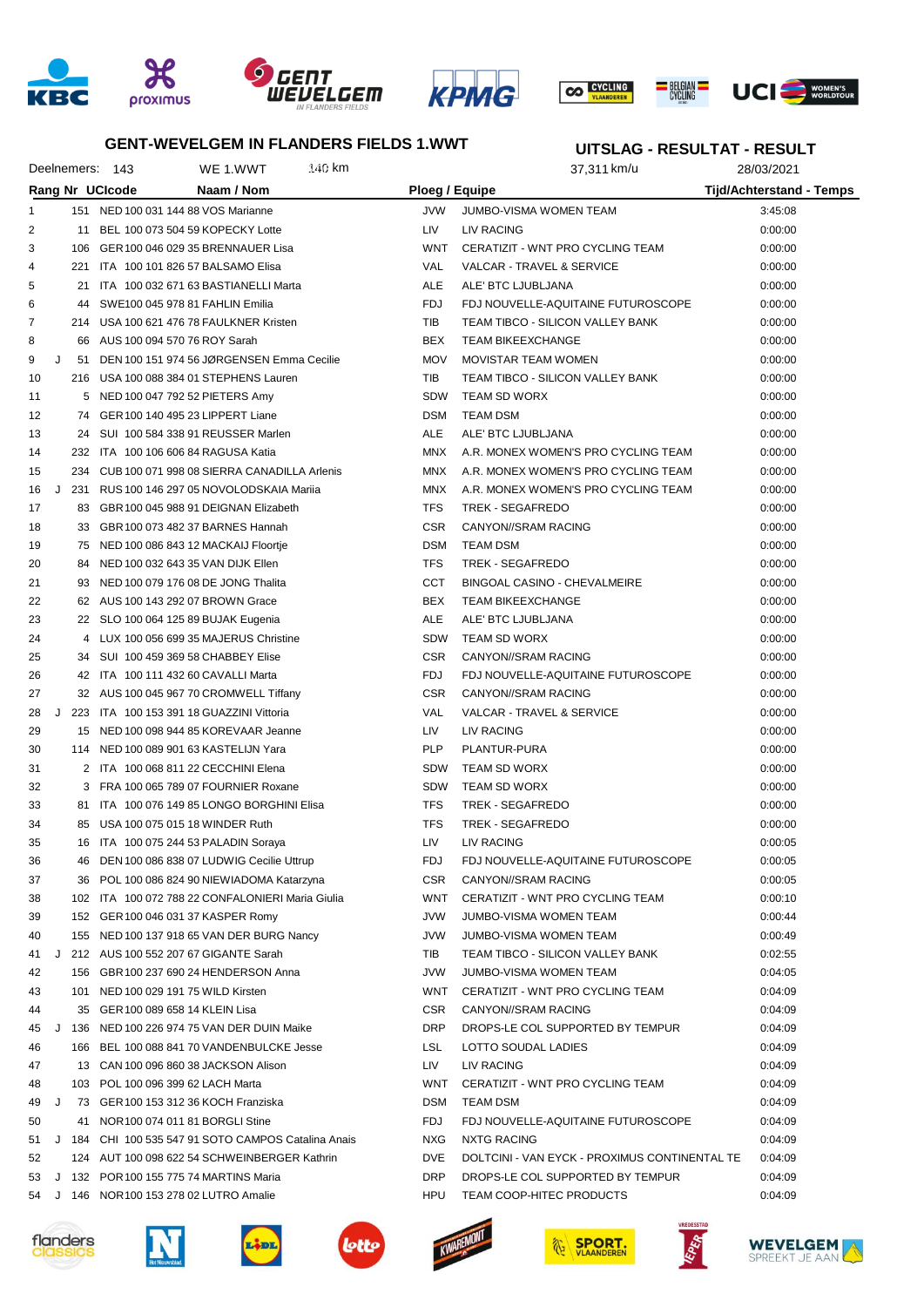







## **GENT-WEVELGEM IN FLANDERS FIELDS 1.WWT**

#### **UITSLAG - RESULTAT - RESULT**

|       |   |         | Deelnemers: 143                        | WE 1.WWT                                              | 140 km |                | 37,311 km/u                                   | 28/03/2021                      |  |
|-------|---|---------|----------------------------------------|-------------------------------------------------------|--------|----------------|-----------------------------------------------|---------------------------------|--|
|       |   |         | Rang Nr UCIcode                        | Naam / Nom                                            |        | Ploeg / Equipe |                                               | <b>Tijd/Achterstand - Temps</b> |  |
| 55    |   |         |                                        | 233 MEX 100 091 965 90 SALAZAR VAZQUEZ Lizbeth Yareli |        | MNX            | A.R. MONEX WOMEN'S PRO CYCLING TEAM           | 0:04:09                         |  |
| 56    |   |         |                                        | 64 ITA 100 086 726 89 FIDANZA Arianna                 |        | BEX            | <b>TEAM BIKEEXCHANGE</b>                      | 0:04:09                         |  |
| 57    |   |         |                                        | 125 NED 100 151 859 38 STEIGENGA Nicole               |        | <b>DVE</b>     | DOLTCINI - VAN EYCK - PROXIMUS CONTINENTAL TE | 0:04:09                         |  |
| 58    |   |         | 173 BEL 100 097 776 81 DELBAERE Fien   |                                                       |        | MUL            | MULTUM ACCOUNTANTS LADIES CYCLING TEAM        | 0:04:09                         |  |
| 59    |   |         |                                        | 176 NED 100 102 008 45 WATERREUS Kylie                |        | MUL            | MULTUM ACCOUNTANTS LADIES CYCLING TEAM        | 0:04:09                         |  |
| 60    |   |         | 211 NED 100 106 385 57 BUURMAN Eva     |                                                       |        | TIB            | TEAM TIBCO - SILICON VALLEY BANK              | 0:04:09                         |  |
| 61    |   |         | J 194 NED 100 231 444 83 NOOIJEN Lieke |                                                       |        | PHV            | PARKHOTEL VALKENBURG                          | 0:04:09                         |  |
| 62    | J |         | 71 NED 100 141 733 00 WIEBES Lorena    |                                                       |        | <b>DSM</b>     | TEAM DSM                                      | 0:04:09                         |  |
| 63    |   |         | 43 FRA 100 077 427 05 DUVAL Eugénie    |                                                       |        | <b>FDJ</b>     | FDJ NOUVELLE-AQUITAINE FUTUROSCOPE            | 0:04:09                         |  |
| 64    |   |         | 1 BEL 100 047 790 50 D'HOORE Jolien    |                                                       |        | SDW            | <b>TEAM SD WORX</b>                           | 0:04:09                         |  |
| 65    |   |         |                                        | 111 NED 100 098 573 05 ALVARADO Ceylin del Carmen     |        | <b>PLP</b>     | PLANTUR-PURA                                  | 0:04:09                         |  |
| 66    |   |         |                                        | 174 BEL 100 079 715 62 DUYCK Ann-Sophie               |        | MUL            | MULTUM ACCOUNTANTS LADIES CYCLING TEAM        | 0:04:09                         |  |
| 67    |   |         |                                        | 206 BEL 100 600 935 04 VAN DE VEL Sara                |        | <b>RUP</b>     | TEAM RUPELCLEANING - CHAMPION LUBRICANTS      | 0:04:09                         |  |
| 68    |   |         |                                        | 153 NED 100 086 854 23 MARKUS Riejanne                |        | JVW            | JUMBO-VISMA WOMEN TEAM                        | 0:04:09                         |  |
| 69    |   |         | J 112 NED 100 095 216 43 BAKKER Manon  |                                                       |        | <b>PLP</b>     | PLANTUR-PURA                                  | 0:04:09                         |  |
| 70    |   |         |                                        | J 195 NED 100 155 100 78 RAAIJMAKERS Marit            |        | PHV            | PARKHOTEL VALKENBURG                          | 0:04:09                         |  |
| 71    |   |         | 104 DEN 100 063 242 79 LETH Julie      |                                                       |        | WNT            | CERATIZIT - WNT PRO CYCLING TEAM              | 0:04:09                         |  |
| 72    |   |         |                                        | 154 NED 100 098 571 03 SWINKELS Karlijn               |        | JVW            | JUMBO-VISMA WOMEN TEAM                        | 0:04:09                         |  |
| 73    |   |         | 192 NED 100 141 850 20 BUIJSMAN Nina   |                                                       |        | PHV            | PARKHOTEL VALKENBURG                          | 0:04:09                         |  |
| 74    |   |         |                                        | J 193 NED 100 226 984 85 GERRITSE Femke               |        | PHV            | PARKHOTEL VALKENBURG                          | 0:04:09                         |  |
| 75    |   |         |                                        | 45 FRA 100 098 770 08 GROSSETETE Maëlle               |        | <b>FDJ</b>     | FDJ NOUVELLE-AQUITAINE FUTUROSCOPE            | 0:04:09                         |  |
| 76    |   | $J$ 183 | GBR 100 238 276 28 SHARPE Amelia       |                                                       |        | NXG            | NXTG RACING                                   | 0:04:09                         |  |
| 77    | J |         |                                        | 222 ITA 100 156 600 26 CONSONNI Chiara                |        | VAL            | VALCAR - TRAVEL & SERVICE                     | 0:04:09                         |  |
| 78    |   |         | 163 SWE100 109 715 89 NILSSON Hanna    |                                                       |        | LSL            | LOTTO SOUDAL LADIES                           | 0:04:09                         |  |
| 79    |   |         | 165 POL 100 097 231 21 PLICHTA Anna    |                                                       |        | LSL            | LOTTO SOUDAL LADIES                           | 0:04:09                         |  |
| 80    |   |         | 134 SWE100 094 097 88 PENTON Sara      |                                                       |        | <b>DRP</b>     | DROPS-LE COL SUPPORTED BY TEMPUR              | 0:04:09                         |  |
| 81    |   | 26      |                                        | ITA 100 027 415 45 GUDERZO Tatiana                    |        | ALE            | ALE' BTC LJUBLJANA                            | 0:04:13                         |  |
| 82    |   |         | 224 ITA 100 107 539 47 PERSICO Silvia  |                                                       |        | VAL            | VALCAR - TRAVEL & SERVICE                     | 0:04:13                         |  |
| 83    |   | 226     |                                        | ITA 100 086 356 10 SANGUINETI Ilaria                  |        | VAL            | VALCAR - TRAVEL & SERVICE                     | 0:04:13                         |  |
| 84    |   | 54      |                                        | ITA 100 058 863 65 GUARISCHI Barbara                  |        | <b>MOV</b>     | MOVISTAR TEAM WOMEN                           | 0:04:13                         |  |
| 85    |   | 31      |                                        | BLR 100 054 920 02 AMIALIUSIK Alena                   |        | <b>CSR</b>     | CANYON//SRAM RACING                           | 0:04:13                         |  |
| 86    |   |         |                                        | 123 AUT 100 098 623 55 SCHWEINBERGER Christina        |        | <b>DVE</b>     | DOLTCINI - VAN EYCK - PROXIMUS CONTINENTAL TE | 0:04:13                         |  |
| 87    |   |         | 56 FRA 100 065 797 15 BIANNIC Aude     |                                                       |        | <b>MOV</b>     | <b>MOVISTAR TEAM WOMEN</b>                    | 0:04:13                         |  |
| 88    |   | J 191   |                                        | NED 100 227 721 46 BREDEWOLD Mischa                   |        | PHV            | PARKHOTEL VALKENBURG                          | 0:04:13                         |  |
| 89    |   |         | 113 BEL 100 032 939 40 CANT Sanne      |                                                       |        | <b>PLP</b>     | PLANTUR-PURA                                  | 0:04:13                         |  |
| 90    |   |         | 215 NED 100 047 358 06 KESSLER Nina    |                                                       |        | TIB            | TEAM TIBCO - SILICON VALLEY BANK              | 0:08:05                         |  |
| 91    |   |         |                                        | 122 BEL 100 839 555 04 VAN EYNDE Fien                 |        | <b>DVE</b>     | DOLTCINI - VAN EYCK - PROXIMUS CONTINENTAL TE | 0:08:05                         |  |
| 92    |   |         |                                        | 72 CAN 100 064 564 43 KIRCHMANN Leah                  |        | <b>DSM</b>     | <b>TEAM DSM</b>                               | 0:08:05                         |  |
| 93    |   |         | 12 NED 100 079 609 53 KUIJPERS Evy     |                                                       |        | LIV            | <b>LIV RACING</b>                             | 0:08:05                         |  |
| 94    |   |         | 52 SRB 100 077 624 08 ERIC Jelena      |                                                       |        | <b>MOV</b>     | <b>MOVISTAR TEAM WOMEN</b>                    | 0:08:05                         |  |
| 95    |   |         |                                        | 95 BEL 100 086 988 60 VAN DEN STEEN Kelly             |        | CCT            | BINGOAL CASINO - CHEVALMEIRE                  | 0:11:01                         |  |
| 96    |   |         |                                        | 63 TTO 100 789 967 80 CAMPBELL Teniel                 |        | BEX            | <b>TEAM BIKEEXCHANGE</b>                      | 0:11:01                         |  |
| 97    |   |         |                                        | 55 ESP 100 068 861 72 RODRIGUEZ SANCHEZ Gloria        |        | <b>MOV</b>     | MOVISTAR TEAM WOMEN                           | 0:11:01                         |  |
| 98    |   |         |                                        | 76 NOR 100 110 475 73 ANDERSEN Susanne                |        | <b>DSM</b>     | <b>TEAM DSM</b>                               | 0:11:01                         |  |
| 99    |   |         | 213 GER 100 543 957 62 ERATH Tanja     |                                                       |        | TIB            | TEAM TIBCO - SILICON VALLEY BANK              | 0:11:50                         |  |
| 100   |   | 96      |                                        | NED 100 070 737 08 VAN GOGH Natalie                   |        | CCT            | BINGOAL CASINO - CHEVALMEIRE                  | 0:11:50                         |  |
| 101   |   | 133     | NOR 100 068 758 66 MOBERG Emilie       |                                                       |        | DRP            | DROPS-LE COL SUPPORTED BY TEMPUR              | 0:11:50                         |  |
| 102   |   |         |                                        | 172 BEL 100 048 337 15 DE SMEDT Marijke               |        | MUL            | MULTUM ACCOUNTANTS LADIES CYCLING TEAM        | 0:11:50                         |  |
| 103   |   |         |                                        | 115 GER 100 090 812 04 SUßEMILCH Laura                |        | PLP            | PLANTUR-PURA                                  | 0:11:50                         |  |
| 104 J |   | 186     |                                        | GBR 100 110 339 34 WADSWORTH Emily                    |        | <b>NXG</b>     | <b>NXTG RACING</b>                            | 0:11:50                         |  |
| 105 J |   | 181     |                                        | NED 100 155 099 77 DE ZOETE Mylene                    |        | <b>NXG</b>     | <b>NXTG RACING</b>                            | 0:11:50                         |  |
| 106   |   | 235     |                                        | ITA 100 092 328 65 SPEROTTO Maria Vittoria            |        | <b>MNX</b>     | A.R. MONEX WOMEN'S PRO CYCLING TEAM           | 0:11:50                         |  |
| 107   |   |         | 144 GER 100 075 201 10 KROGER Mieke    |                                                       |        | HPU            | TEAM COOP-HITEC PRODUCTS                      | 0:11:50                         |  |
| 108   |   |         |                                        | 175 NED 100 132 400 76 VAN HOUTUM Céline              |        | MUL            | MULTUM ACCOUNTANTS LADIES CYCLING TEAM        | 0:11:50                         |  |